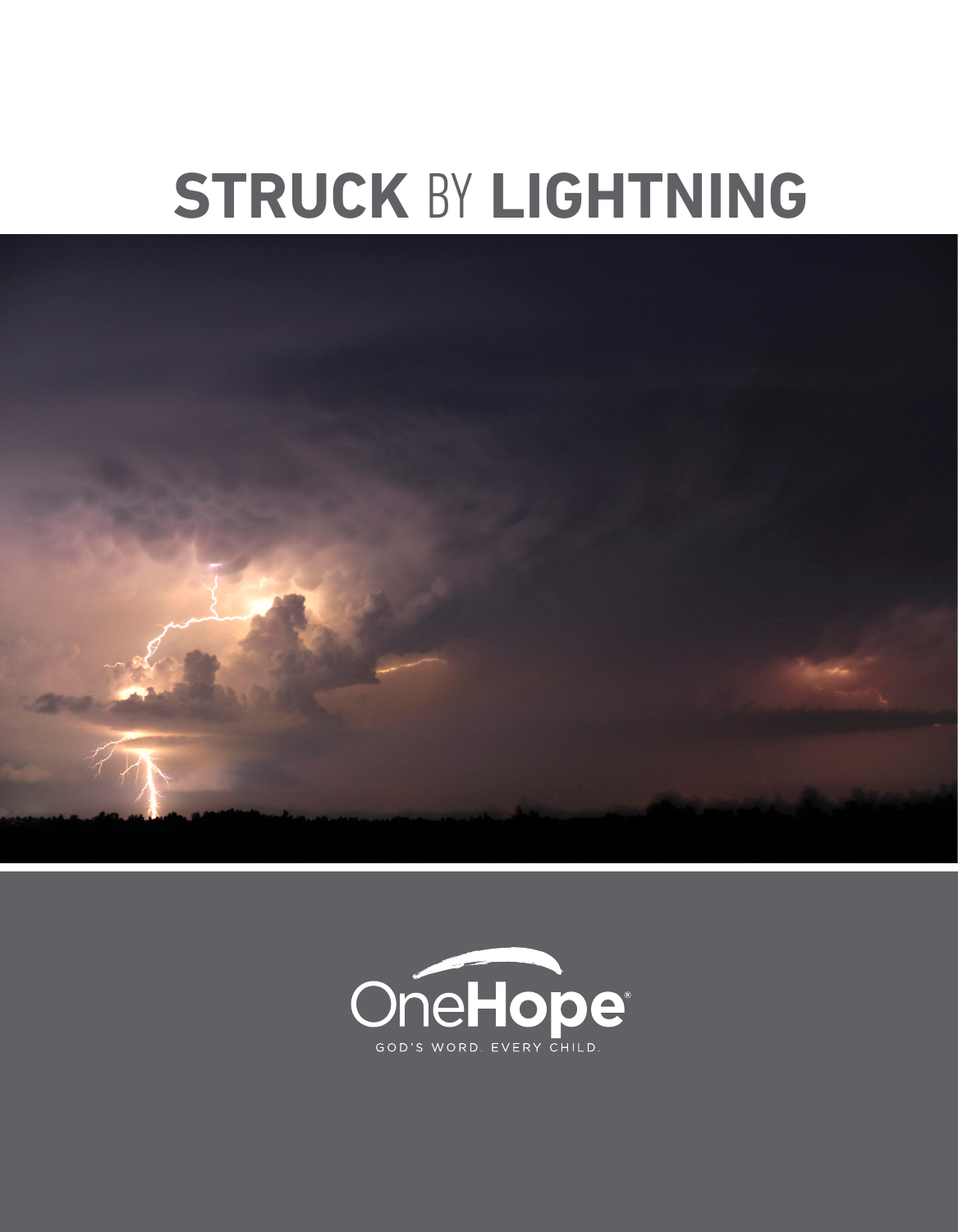## **Struck by Lightning**

When lightning strikes, it does so with little warning and great violence. Whether you know them a little or a lot, when someone receives a devastating blow, you are hardwired with God's heart to come alongside and care.

I've assembled the Scriptures I turn to and share most often and the prayers I pray to cover those experiencing trauma in the following situations:

#### **PHYSICAL**

- *• Psalm 18:2 The LORD is my rock and my fortress and my deliverer, my God, my rock, in whom I take refuge, my shield, and the horn of my salvation, my stronghold.*
- *• Romans 8:18 For I consider that the sufferings of this present time are not worth comparing with the glory that is to be revealed to us.*
- *• Job 6:10 This would be my comfort; I would even exult in pain unsparing, for I have not denied the words of the Holy One.*

*• Jeremiah 17:14 Heal me, O Lord, and I shall be healed; save me, and I shall be saved, for You are my praise.*

*• 1 Peter 5:9-10 Resist him, firm in your faith, knowing that the same kinds of suffering are being experienced by your brotherhood throughout the world. And after you have suffered a little while, the God of all grace, who has called you to his eternal glory in Christ, will himself restore, confirm, strengthen, and establish you.*

*• James 5:14-15 Is anyone among you sick? He should call in the church elders. And they should pray over him, anointing him with oil in the Lord's name. And the prayer of faith will save him who is sick, and the Lord will restore him; and if he has committed sins, he will be forgiven.*

#### *PRAYER*

*Father, You created our bodies, forming our inward parts in the womb. You alone know how to make things right. Creator God, we ask you to be true to your name and your nature and to grant healing. Pour out Your mercy and grace during this season of physical suffering. May Your power be all-sustaining until healing comes. May the truth of your Word provide a balm of peace and strong protection against fear. Bring friends to show compassion and provide for tangible needs right now. You have been exalted as Lord over all: this includes all sickness and disease. So we praise you for the work you are going to do in the precious name of Jesus, who shed his own blood so that we can be made whole. It's in Your mighty name and through Your power, that we pray for healing, Amen.*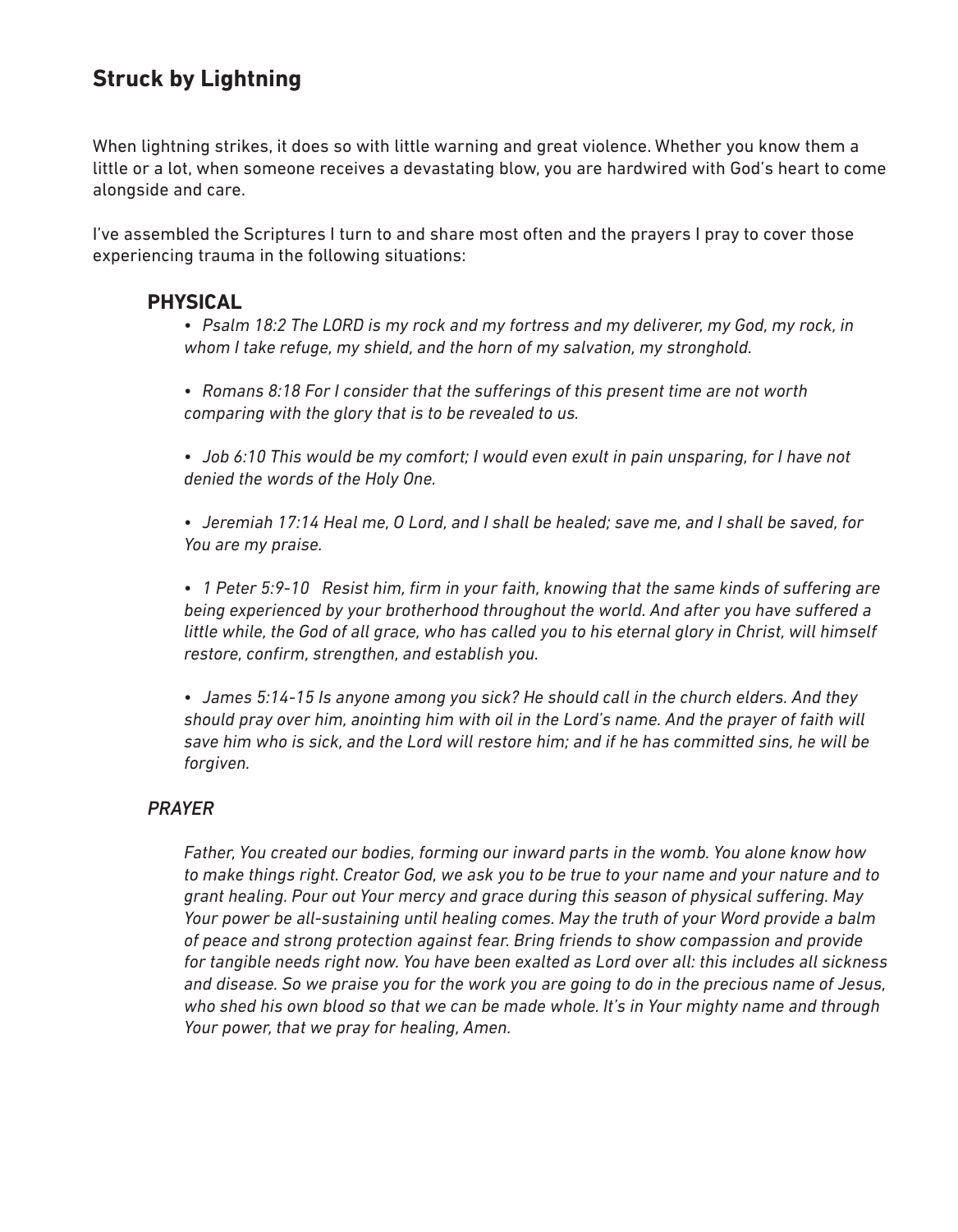#### **FINANCIAL**

*• Genesis 9:3 Every moving thing that lives shall be food for you. And as I gave you the green plants, I give you everything.*

*• Psalm 81:10 I am the LORD your God, who brought you up out of the land of Egypt. Open your mouth wide, and I will fill it.*

*• 1 John 3:22 and whatever we ask we receive from him, because we keep his commandments and do what pleases him.*

*• Matthew 6:21 For where your treasure is, there your heart will be also.*

*• Malachi 3:10 "Bring the whole tithe into the storehouse, that there may be food in my house. Test me in this," says the LORD Almighty, "and see if I will not throw open the floodgates of heaven and pour out so much blessing that there will not be room enough to store it."*

*• Philippians 4:12 I have learned the secret of being content in any and every situation, whether well fed or hungry, whether living in plenty or in want.*

#### *PRAYER*

*Heavenly Father, the whole earth is yours. When we find ourselves in want, help us to remember that you are the giver of all good things. We are never outside of your care. You are bigger than any challenge we will ever face, even and especially finances. Grant clarity on what to do next, connections to people or organizations who can help, creativity to not just survive but conquer our current circumstances, and contentment in this situation. Help us to be faithful stewards over all You have entrusted to us. In this moment we trust that You will be faithful to supply all our needs according to Your riches and glory. May we truly be able to say that when we are in plenty and when we are in want we have been faithful to bless your name continually.*

### **MORAL**

*• Proverbs 28:13 Whoever conceals their sins does not prosper, but the one who confesses and renounces them finds mercy.*

*• James 5:13-16 Is anyone among you suffering? Let him pray. Is anyone cheerful? Let him sing praise. Is anyone among you sick? Let him call for the elders of the church, and let them pray over him, anointing him with oil in the name of the Lord. And the prayer of faith will save the one who is sick, and the Lord will raise him up. And if he has committed sins, he will be forgiven. Therefore, confess your sins to one another and pray for one another, that you may be healed. The prayer of a righteous person has great power as it is working.*

*• Isaiah 6:7 He touched my lips with it and said, "See, this coal has touched your lips. Now your guilt is removed, and your sins are forgiven."* 

*• James 4:6a He gives us more grace…*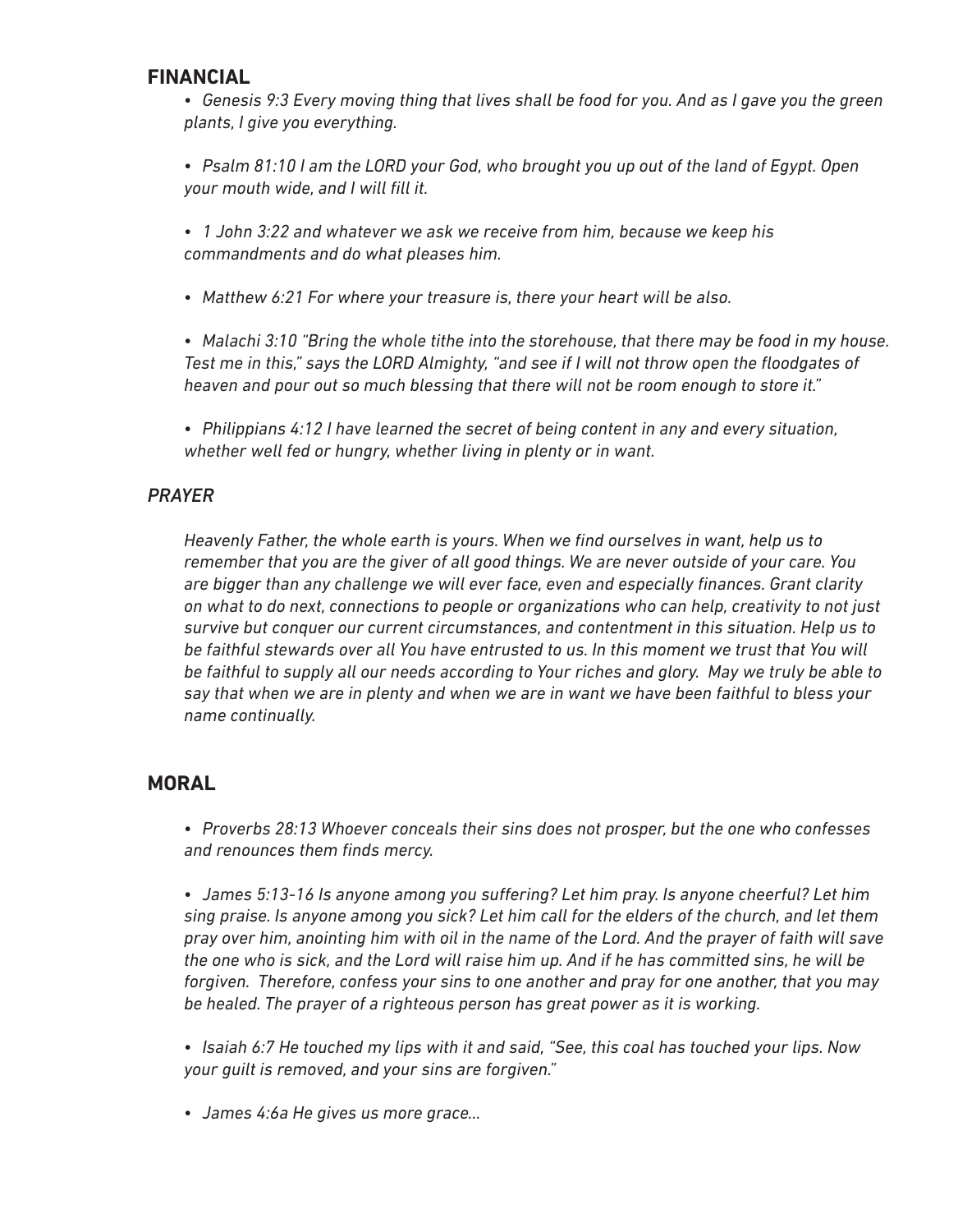*• James 1:12 Blessed is the man who perseveres in temptation, for when he has been proved he will receive the crown of life that he promised to those who love him.*

*• 1 Corinthians 10:13 No temptation has overtaken you that is not common to man. God is faith*ful, and he will not let you be tempted beyond your ability, but with the temptation he will also provide the way of escape, that you may be able to endure it.

#### *PRAYER*

*Lord, first I must confess my own faults and failures. We are all sinners, and this could so easily be my story too. Today my heart is heavy for one who has succumbed to temptation and fallen into sin. I pray for true repentance and revival in the many hearts affected by this situation, and rejoice in the amazing God that you are whose very name is Redemption. I pray for truth and mercy to abound, for deep truths to be revealed in love and for balance and normality to return. I pray protection from further temptation, for courage to confess, and perseverance to bear the consequences on the long road to recovery. Provide a strong community that can help bear the burdens of this fallen one and that reflects the amazing forgiveness and love that you have modeled for us. Do not let Satan use this for evil, but turn this—as you do all things—for Your glory and good. In the name of the precious Son you sent to fix our messes and for such a time as this, Amen.*

#### **LOSS**

*• Job 1:21 And he said, "Naked I came from my mother's womb, and naked shall I return. The LORD gave, and the LORD has taken away; blessed be the name of the LORD." It is of the LORD's mercies that we are not consumed, because his compassions fail not. They are new every morning: great is thy faithfulness. The LORD is my portion, saith my soul; therefore will I hope in him.*

*• Lamentations 3:22-24 The LORD'S lovingkindnesses indeed never cease, For His compassions never fail. They are new every morning; Great is Your faithfulness. "The LORD is my portion," says my soul, "therefore I have hope in Him."*

- *• Psalm 34:18 The LORD is near to the brokenhearted and saves the crushed in spirit.*
- *• Matthew 5:4 Blessed are those who mourn, for they will be comforted.*

*• 2 Corinthians 4:17-18 For our light and momentary troubles are achieving for us an eternal glory that far outweighs them all. So we fix our eyes not on what is seen, but on what is unseen, since what is seen is temporary, but what is unseen is eternal.*

*• Psalm 18:2 The Lord is my rock, my fortress and my deliverer; my God is my rock, in whom I take refuge, my shield and the horn of my salvation, my stronghold.*